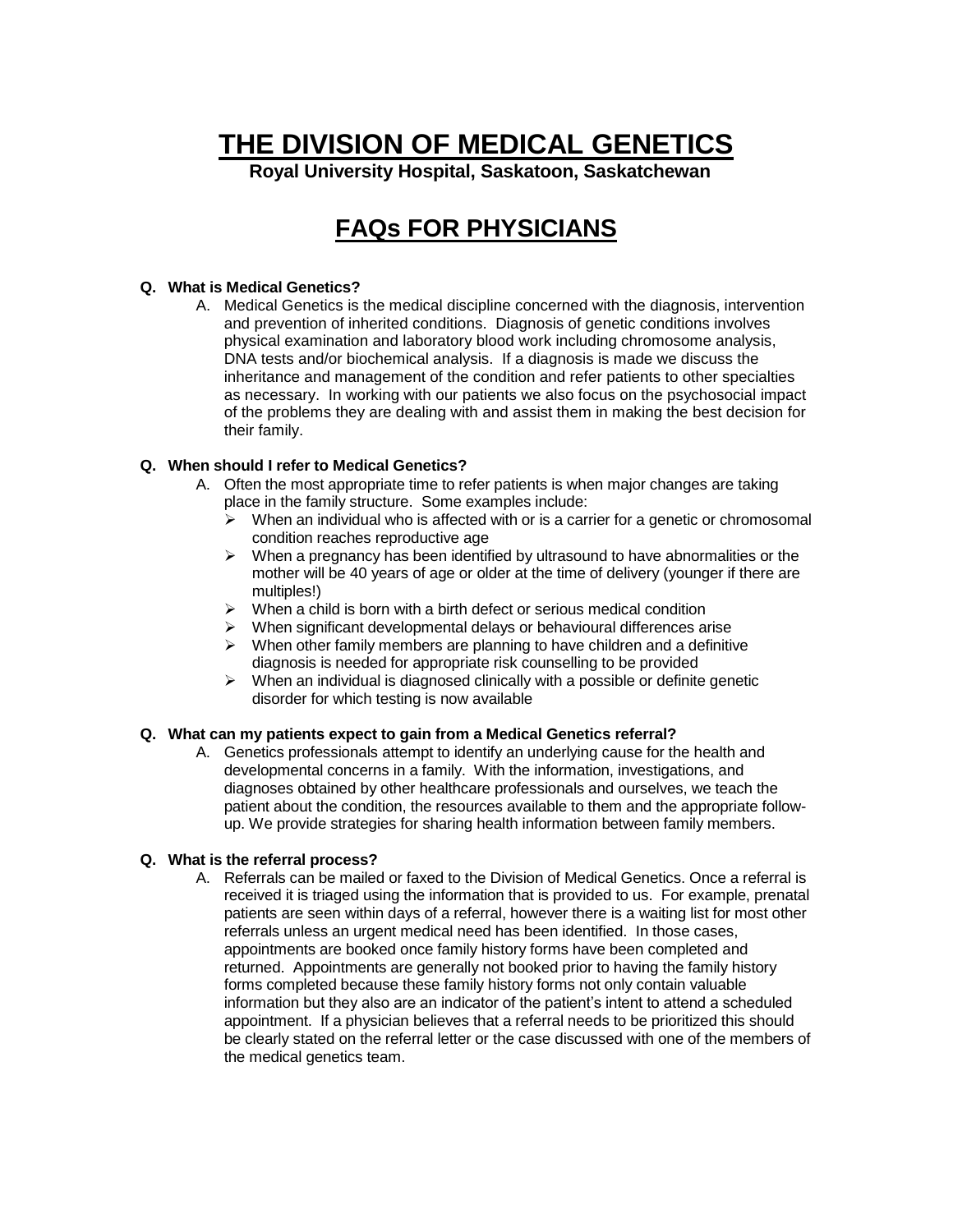# **Q. What information is needed to ensure a referral is triaged appropriately?**

A. We require the patient's demographic information including: Name, DOB, address, phone number(s), and the reason for referral. It is very helpful for us to know who else in the family has received a similar diagnosis or is experiencing similar symptoms. Family charts and pedigrees are maintained in the department. Please let us know the names of any family members previously referred to or seen by Medical Genetics. Additional information on whether other family members are living or deceased and the place of diagnosis or treatment are extremely useful in allowing us to confirm a diagnosis and provide accurate counselling. Results of any related testing (e.g., CK in muscle disorders) should also be included.

# **Q. Who will my patient see?**

A. The patient will meet first with a Genetic Counsellor who will review the patient's medical and family history. If a physical exam is required the patient will be examined by a Medical Geneticist. Counselling is then provided by the Medical Geneticist and/or the Genetic Counsellor. We will review findings from the appointment, recommend testing, discuss the possible diagnoses and implications, and make plans for follow-up. Appointments normally last between one to two hours.

# **Q. What resources will be provided?**

A. We attempt to provide families with written information on the condition including information on the inheritance pattern. We offer information on local or national support groups and organizations. In addition, we can try to match families with others experiencing similar situations. We also provide information to help patients identify family members for whom an evaluation or testing is indicated/appropriate.

# **Q. Why would I refer if a diagnosis will not change management?**

A. Often a genetic evaluation can answer questions that the family may have. Questions such as: Why did this happen? Will it happen again? Why are there so many medical concerns in our family? Sometimes this is as important to a family as knowing what they can do about it.

#### **Q. My patient had genetic testing but the results were normal. What should I do now?**

A. Many genetic conditions are still diagnosed on a clinical basis only. This is because not all genetic disease has been linked to a specific gene. As well, many genetic tests have technical limitations and many are still in the research stage. Discussion among health professionals is needed to accurately diagnose and consistently follow these individuals. Encourage the patient to contact the Medical Genetics Clinic periodically to see if further testing is available.

#### **Q. How does ethnic background impact genetic risk?**

A. The chance of being a carrier of certain genetic disorders varies among people from different ethnic backgrounds. Specific carrier testing should be routinely offered to individuals of certain ethnicity. For example, there is an increased risk for Tay-Sachs disease in the Ashkenazi Jewish population. Carrier testing prior to pregnancy allows individuals to receive the appropriate counselling and ensures that timely prenatal diagnosis can be offered to at-risk couples.